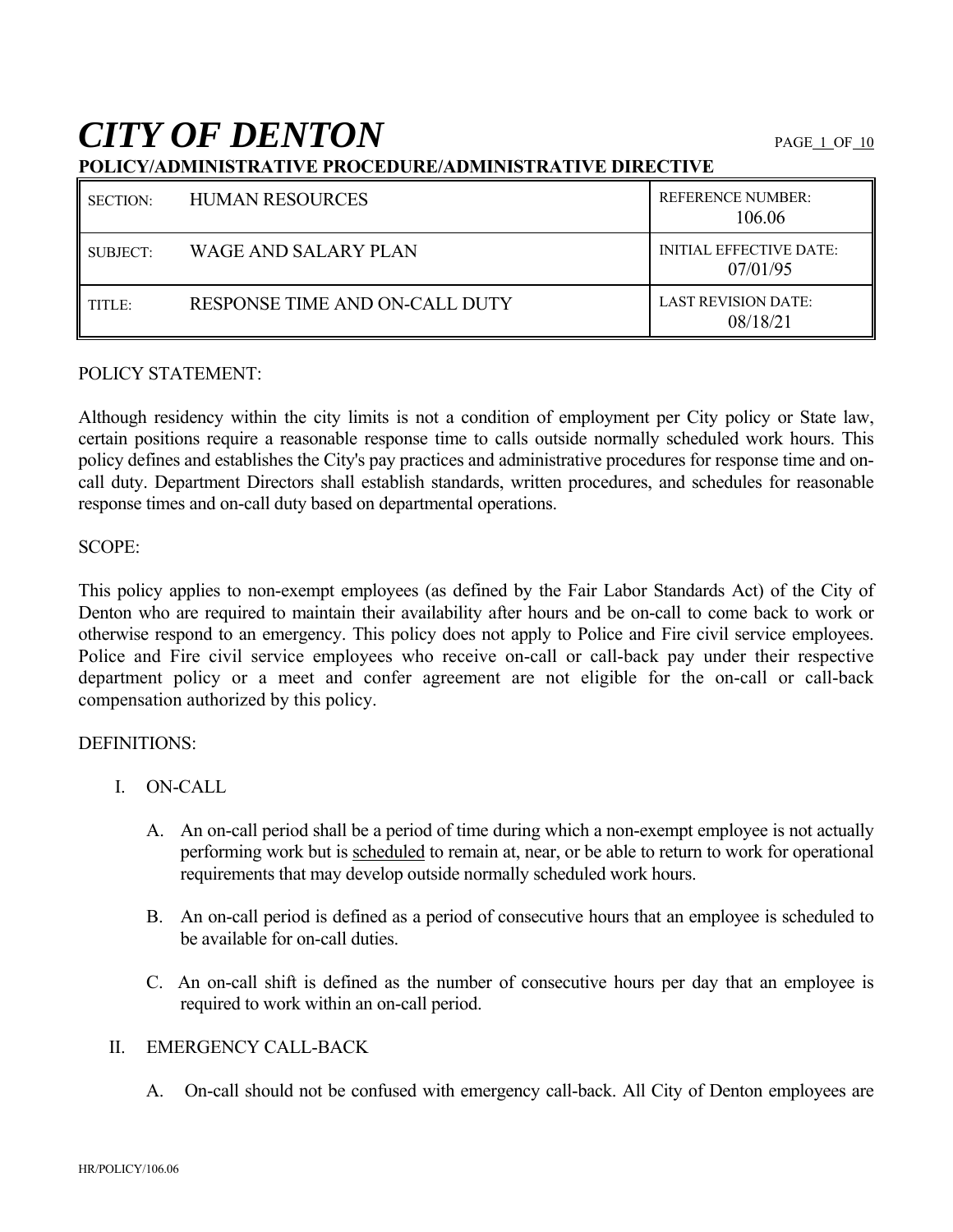| I titi e | RESPONSE TIME AND ON-CALL DUTY | <b>REFERENCE NUMBER:</b> |
|----------|--------------------------------|--------------------------|
|          |                                | 06.06                    |

subject to call-back during an emergency. In the case of an emergency call-back, employees are not subject to a response time, nor will they be subject to corrective action if they are not able to respond; however, an employee who is capable of responding in an emergency but chooses not to may be subject to corrective action, up to and including termination of employment.

B. For an emergency call-back, work time for purposes of emergency call-back begins when the employee arrives at the location designated by their supervisor (*e.g.*, City premises or another worksite location) and ends when the employee leaves their designated worksite location or City premises. However, if the employee begins work earlier (*e.g.*, the employee is in contact with dispatch or having to take other action necessary in preparation of performing their oncall work activities), the employee's work time shall begin when they receive the emergency call-back request and will include their commute time. Further, if the employee has to talk to dispatch or other personnel while driving from their designated worksite location or City premises, the employee's work time will end upon the conclusion of the phone call.

#### III. RESPONSE TIME

- A. A response time is the length of time that an employee's supervisor finds reasonable for an oncall employee to arrive at a designated work site in response to an on-call request.
- B. A response time starts when the on-call employee responds to the phone call or returns a missed phone call for an on-call request; the response time ends when the on-call employee arrives at the worksite designated by their supervisor.

*(The employee must respond to a phone call or message within 15 minutes from the time the phone call is made to the employee. See I.B.3 below.)* 

*C. Response time for each department is 30 minutes unless stated otherwise in the table below.* 

| <b>Department</b>                   | <b>Response Time</b>                      |
|-------------------------------------|-------------------------------------------|
| Traffic                             | 1 hour                                    |
| <b>Public Safety Communications</b> | 2 hours                                   |
| Wastewater - Collections            | 45 minutes for $1st$ employee called back |
|                                     | 1 hour for $2nd$ employee called back     |
|                                     | 1 hour for $3rd$ employee called back     |
| <b>Water Production</b>             | 1 hour                                    |
| <b>Water Reclamation</b>            | 1 hour                                    |
| <b>Water Metering</b>               | 1 hour                                    |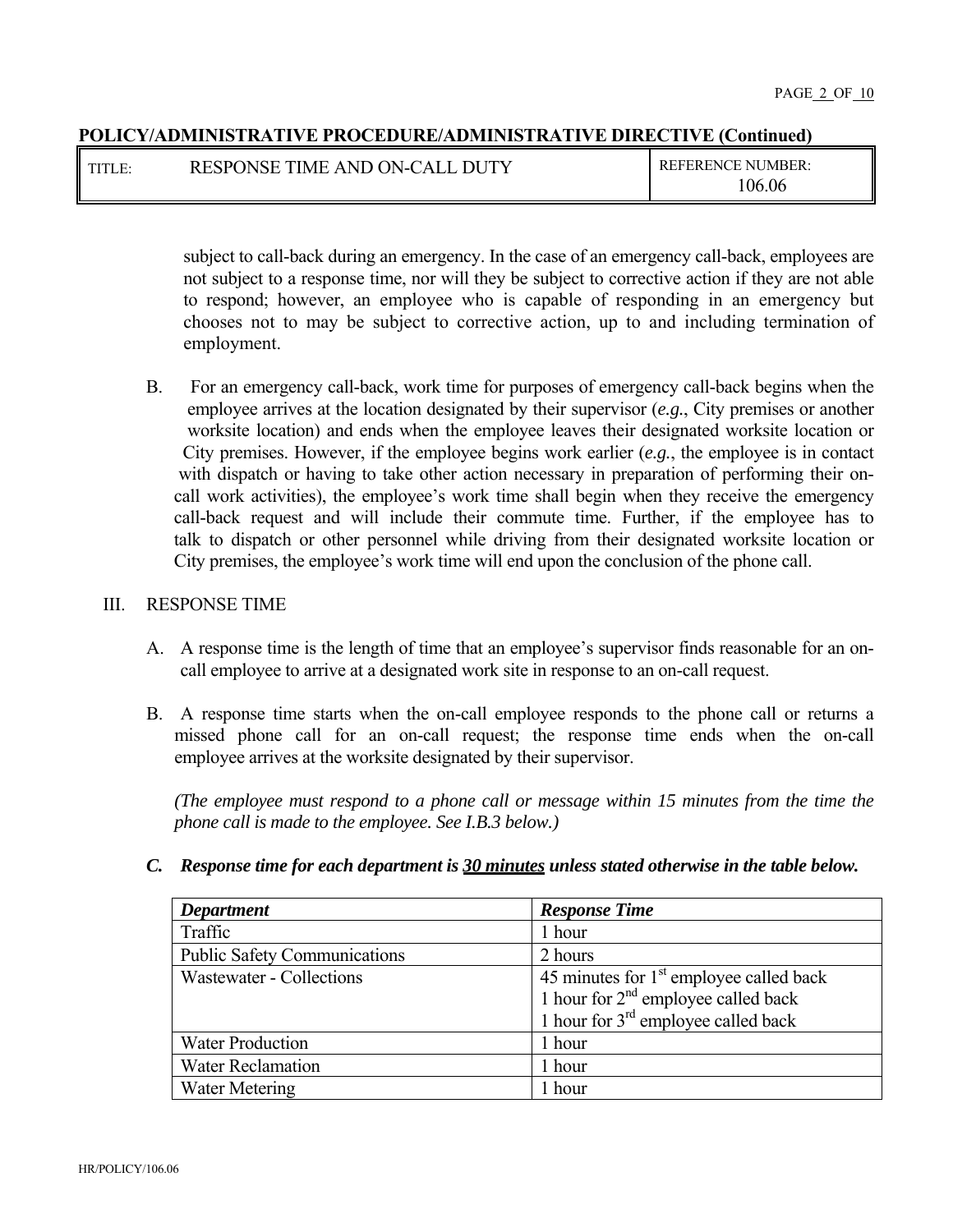| TITLE. | <b>RESPONSE TIME AND ON-CALL</b><br>DГ | <b>REFERENCE NUMBER:</b> |
|--------|----------------------------------------|--------------------------|
|        |                                        | 06.06                    |

| <b>Water Distribution</b>   | 45 minutes for $1st$ employee called back |  |
|-----------------------------|-------------------------------------------|--|
|                             | 1 hour for $2^{nd}$ employee called back  |  |
|                             | 1 hour for $3^{rd}$ employee called back  |  |
| Facilities                  | 1 hour                                    |  |
| <b>Streets and Drainage</b> | 1 hour                                    |  |
| Airport                     | 45 minutes                                |  |

#### ADMINISTRATIVE PROCEDURES:

#### I. RESPONSIBILITIES

- A. Department Directors or their designees shall:
- 1. Identify positions and employees who are required as a condition of employment to be on-call to come back to work outside of their regularly scheduled work hours. Once identified, employees in these positions should be notified that their essential job functions require them to maintain an oncall status, and job descriptions for these positions should be updated accordingly.
- 2. Establish reasonable, minimum response times for on-call employees and ensure departmental response times are included in this policy (No. 106.06).
- 3. Change the acceptable response time as they find reasonably necessary in the event of an emergency based upon the severity of the emergency requiring on-call activity.
- 4. Develop on-call schedules based on departmental operations, ensuring that no preferential treatment shall be given to any employee, absent special circumstances (*e.g.*, employee provided scheduling accommodations for a medical reason).
- 5. Ensure that on-call employees are scheduled on a rotational basis to prevent fatigue and safety hazards from employees working too many long hours. Employees in a safety-sensitive position shall not be permitted to work more than sixteen (16) consecutive hours or eighteen (18) hours within a 24-hour period without a rest break. A safety-sensitive position is any job that includes tasks or duties that could affect the safety and health of the employee performing the tasks or others.
	- a. Example:

An employee is scheduled to work their normal work schedule from 7 a.m. to 3 p.m. (*i.e.*, 8 hours) Monday through Friday. The employee is scheduled to work on-call during their normal scheduled workweek.

The employee works their normal schedule of 7 a.m. to 3 p.m. on Monday (*i.e.*, 8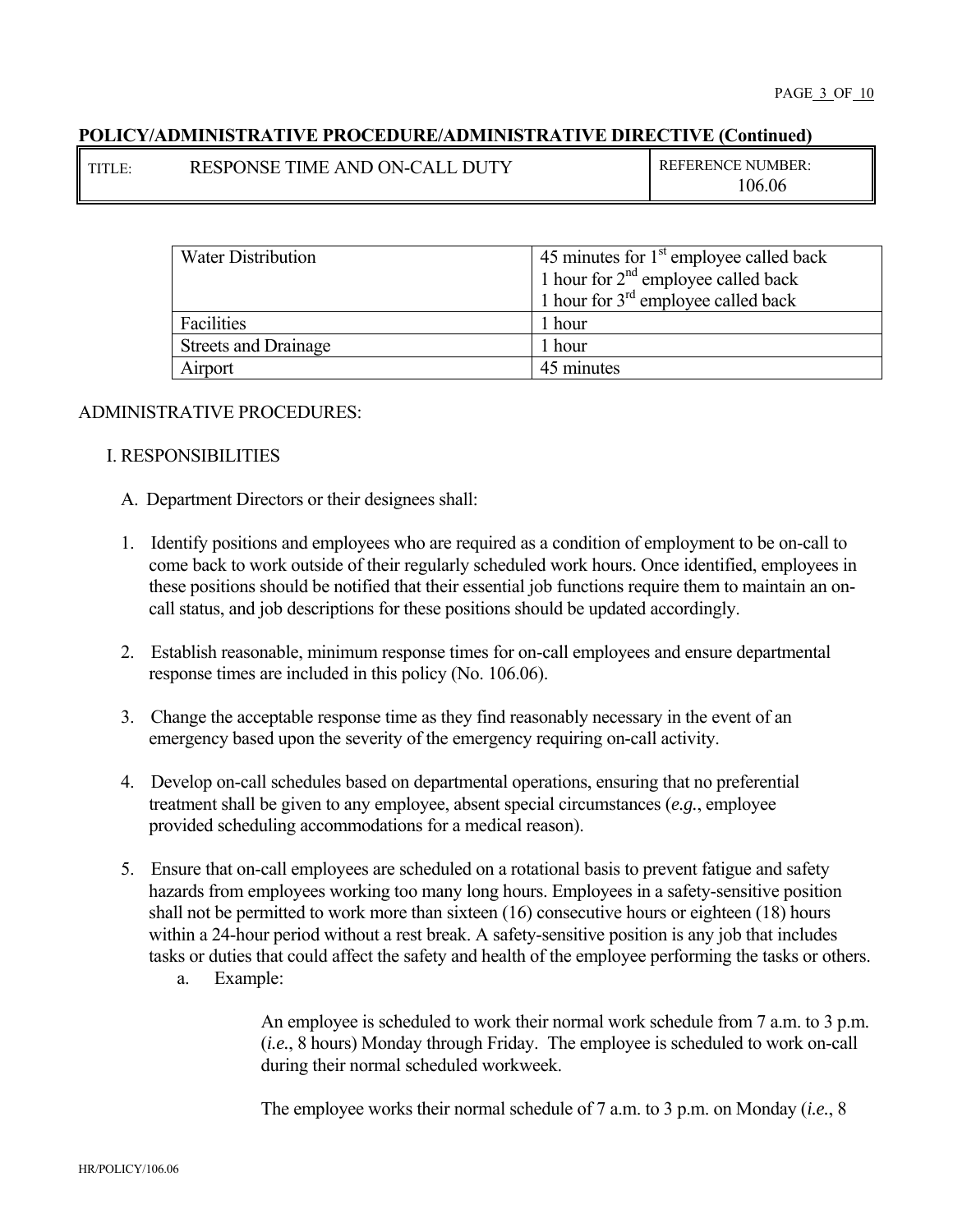TITLE: RESPONSE TIME AND ON-CALL DUTY REFERENCE NUMBER:

106.06

hours) and then is called into work an on-call shift from 5 p.m. to 3 a.m. (*i.e.*, 10 hours) that same day. The employee would be required to a rest break for a period of at least 8 hours (from 3 a.m. until 11 a.m.) because the employee worked 18 hours within a 24-hour period. The employee would be paid during the employee's rest break from 7 a.m. to 11 a.m. since the employee is required to rest during these hours, which are part of their normal work schedule.

*A supervisor must obtain the approval of a division or assistant manager, Director, or Deputy Director for all paid rest periods. The department Director or their designee(s) must ensure that appropriate documentation (e.g., recording of the number of hours worked by the employee(s)) is retained and maintained for audit and compliance purposes.* 

#### B. Employees

- 1. Employees who are scheduled to work on-call shall provide their supervisor or their designee a phone number at which they will be able to be reached at any time during the on-call period.
- 2. Employees who are on-call are not required to be on or remain on City premises while on-call, but the employee must remain available by telephone and maintain the capability of returning to work within their required response time.
- 3. Employees who are on-call must respond to an on-call request or message within fifteen (15) minutes of when the phone call was made to them.
- 4. Employees who have a personal emergency or are sick while on-call shall notify their supervisor or manager of their inability to work on-call or to continue serving on-call as soon as practical so that their on-call responsibilities can be transferred to another employee.
	- a. If on-call duties are transferred to another employee, any applicable on-call compensation for the traded on-call shift is forfeited and will be given to the employee covering the on-call shift.
	- b. Accumulated sick leave or other leave accruals cannot be used since the on-call hours are outside of the normal work schedule.
- 5. In the event a conflict arises with the on-call schedule, an employee may be able to trade their on-call shift. However, prior to an employee trading their assigned on-call shift with another employee, the employee must get approval from their supervisor or manager. If an employee gives their on-call to another employee, any applicable on-call compensation for the traded on-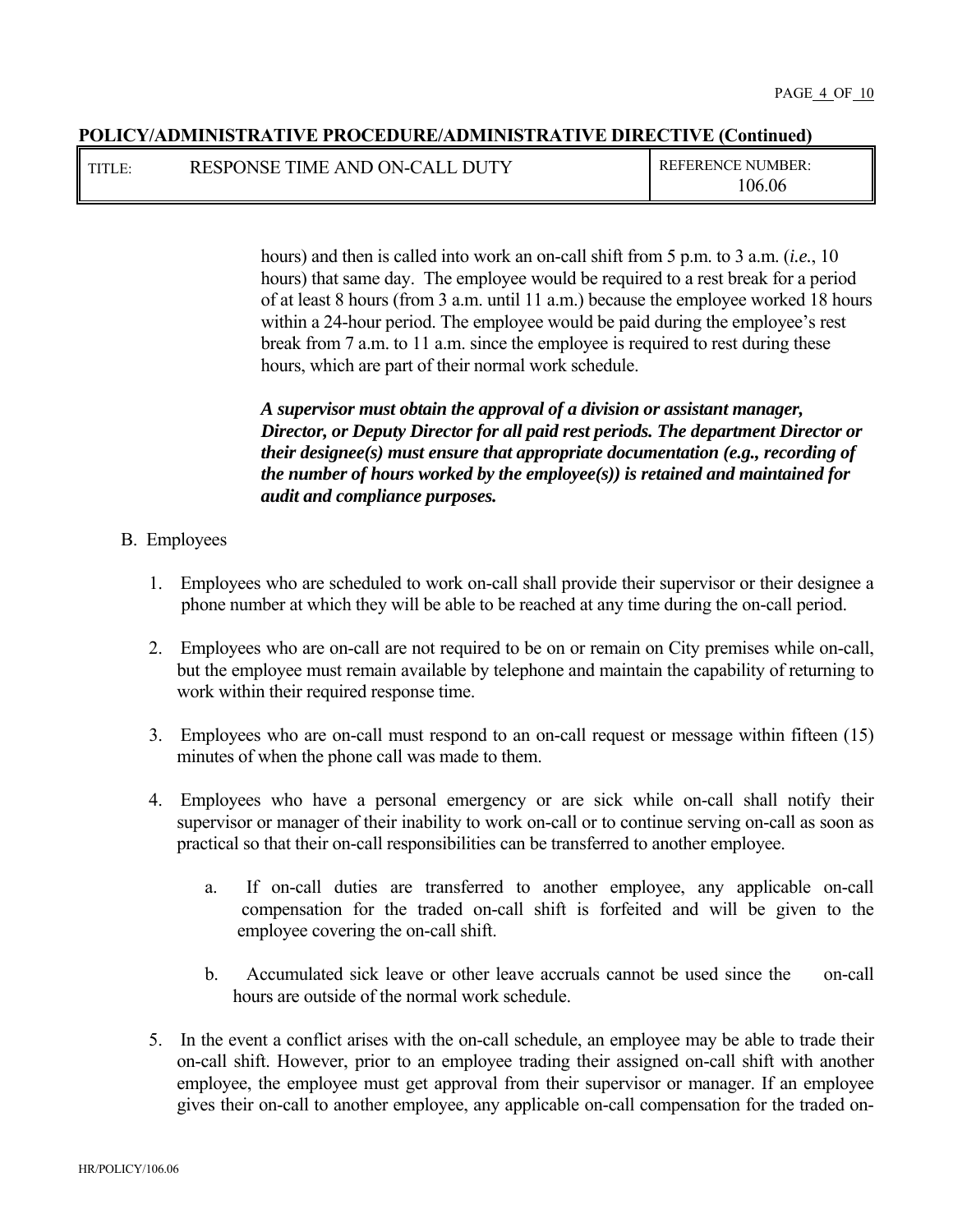| TITI | TTV<br><b>RESPONSE</b><br><b>TIME</b><br>: AND ON-CALL<br>DI. | <b>REFERENCE NUMBER:</b> |
|------|---------------------------------------------------------------|--------------------------|
|      |                                                               | 106.06                   |

call shift is forfeited and will be assigned to the employee covering the on-call shift.

- 6. Employees must adhere to all City policies, including the Anti-Substance Abuse and Rehabilitation Policy (no. 108.12). When on-call, employees should not be under the influence of any drugs, including prescription or over-the-counter drugs, or substances that could adversely affect their ability to safely and effectively perform their job duties. If an employee has a medical condition and concerns about complying with their on-call duties, the employee should consult with the Human Resources Department.
- 7. Failure to report to work without proper approval after being called back to work, or any variance from City policies, may result in forfeiture of on-call pay, if applicable, and corrective action, including and up to involuntary termination from employment.

#### II. COMPENSATION DURING AN ON-CALL

A. All employees who are scheduled to work on-call will be compensated "stand-by on-call pay" as follows:

*Stand-by On-Call Pay is compensation while on-call and waiting for an on-call request.* 

- 1. An employee shall be compensated one-half  $(1/2)$  hour of pay for each on-call shift they are required to be available *during their normal scheduled workweek* (typically Monday – Friday but may vary for 24-hour operations).
- 2. An employee shall be compensated at the rate of two (2) hours of pay for each on-call shift they are required to be available *during their normal scheduled days off* (typically Saturday and Sunday but may vary for 24-hour operations) and on observed City holidays that the employee is scheduled off.
- 3. The hours paid for being scheduled for stand-by on-call are in addition to actual hours worked during the normal week or actual hours worked when called back during on-call status. This additional time will be considered time worked for overtime purposes.
- B. All employees who are called back and return to work will be compensated "Call Back On-Call Pay" as follows:

# *Call Back On-Call Pay is compensation when an employee is called back to work in response to an on-call request*

1. An employee shall be compensated for hours worked, subject to a 2-hour minimumfor the employee's first call back per on-call shift. Thereafter, employees will be compensated for actual time worked for any additional call backs within the on-call shift but at least a minimum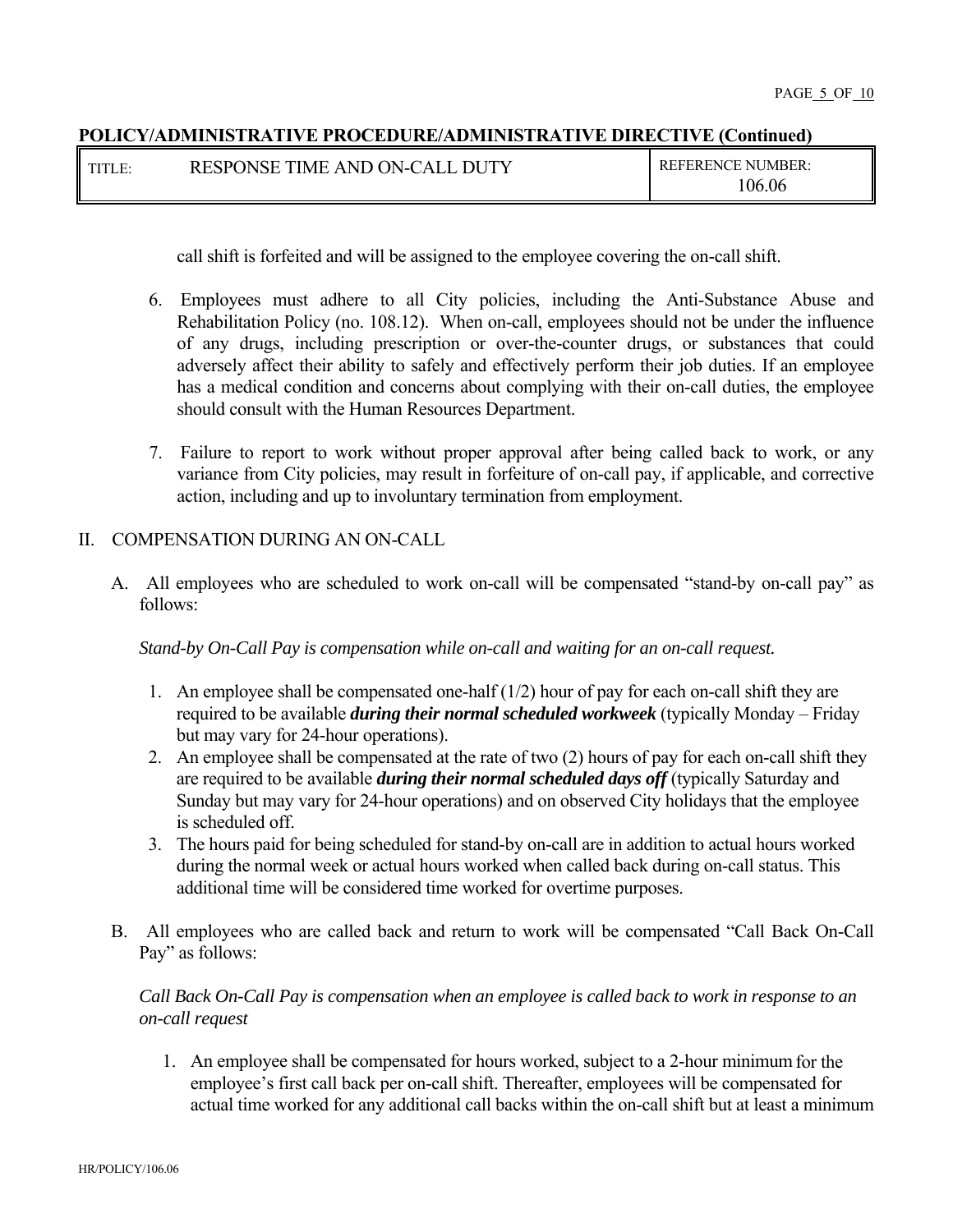| TITLE: | RESPONSE TIME AND ON-CALL DUTY | <b>REFERENCE NUMBER:</b> |
|--------|--------------------------------|--------------------------|
|        |                                | 106.06                   |

of fifteen (15) minutes. Call-back On-Call Pay counts as time worked for the purposes of calculating overtime and is in addition to the employee's compensation described under Section A in this policy.

Example 1: If an employee is called to come back to work and works for 30 minutes, the employee would receive 2-hours of call-back pay for the first call back. Thereafter, if the employee is called back to work on the same on-call shift, they would be paid for their actual hours worked or a minimum of fifteen (15) minutes, whichever is greater, for any call backs after the first call back.

Example 2: If an employee is called back three (3) times and works 30 minutes on each call back, the employee would be paid a minimum of two (2) hours for the first call back, and the employee would be paid for their actual hours worked for the other two (2) call backs.

Example 3: If an employee is called back and works three (3) hours, the employee would be paid only for their actual hours worked, which would be three (3) hours in this example.

Example 4: If an employee is called back three (3) times and works 30 minutes on the first call back, 5 minutes on the second call back, and 10 minutes on the third call back, the employee would be paid a minimum of two (2) hours for the first call back, and the employee would be paid 15 minutes for the second call back and 15 minutes for the third call back. Therefore, the employee would be paid for a total of two (2) hours and 30 minutes in this example.

- 2. An on-call shift does not start until after the employee has ended their normal scheduled work time, has clocked out, and has left the City premises or their assigned worksite. If an employee immediately works over their normal scheduled work time, the employee would be compensated for actual time worked.
- 3. Work time for purposes of on-call begins when the employee arrives at the location designated by their supervisor (*e.g.*, City premises or another worksite location) and ends when the employee leaves their designated worksite location or City premises. However, if the employee begins work earlier (*e.g.*, the employee is in contact with dispatch or other staff personnel in preparation of performing their on-call work activities), the employee's work time shall begin when they receive an on-call request and will include their commute time. Further, if the employee has to talk to dispatch or other personnel while driving from their designated worksite location or City premises, the employee's work time will end upon the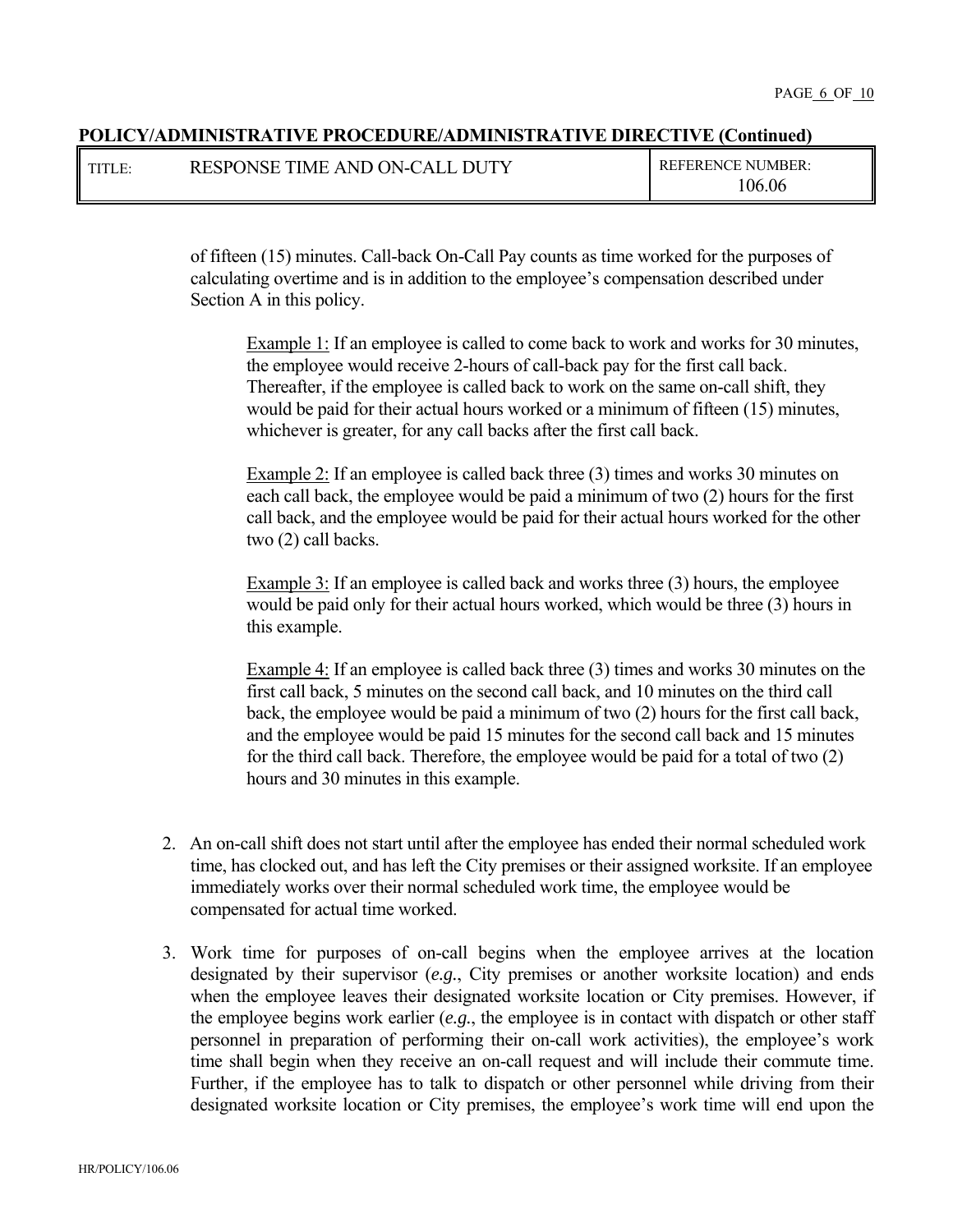| TITLE: | RESPONSE TIME AND ON-CALL DUTY | <b>REFERENCE NUMBER:</b> |
|--------|--------------------------------|--------------------------|
|        |                                | 106.06                   |

conclusion of the phone call.

- 4. The hours paid for being on stand-by for an on-call shift and coming back to work in response to an on-call request are in addition to actual hours worked during the normal workweek and will be considered time worked for purposes of calculating overtime in accordance with the Fair Labor Standards Act (FLSA).
- 5. Time worked while on-call will be calculated at the employee's regular rate of pay; overtime compensation is applicable only for non-exempt employees when total hours worked exceeds the regular full-time workweek (*i.e.*, generally forty (40) hours per week for all City employees, except Civil Service Firefighters working on shift where the exception is fifty-six (56) hours per week and except Civil Service Police Officers working on shift where the exception is eighty (80) hours per week.) *See* Overtime Policy (no. 106.04).
- 6. Employees who are not scheduled to be on-call, but are subject to emergency call-back, are not eligible for the on-call stand-by pay described above in Section II, Compensation During On-Call.
- 7. Public Safety Dispatchers and Crime Scene Investigators will receive on-call pay; however, due to the nature of their operations, aspects of this policy may not apply. Public Safety Dispatchers and Crime Scene Investigators can refer to procedures within their department for further guidance on on-call pay.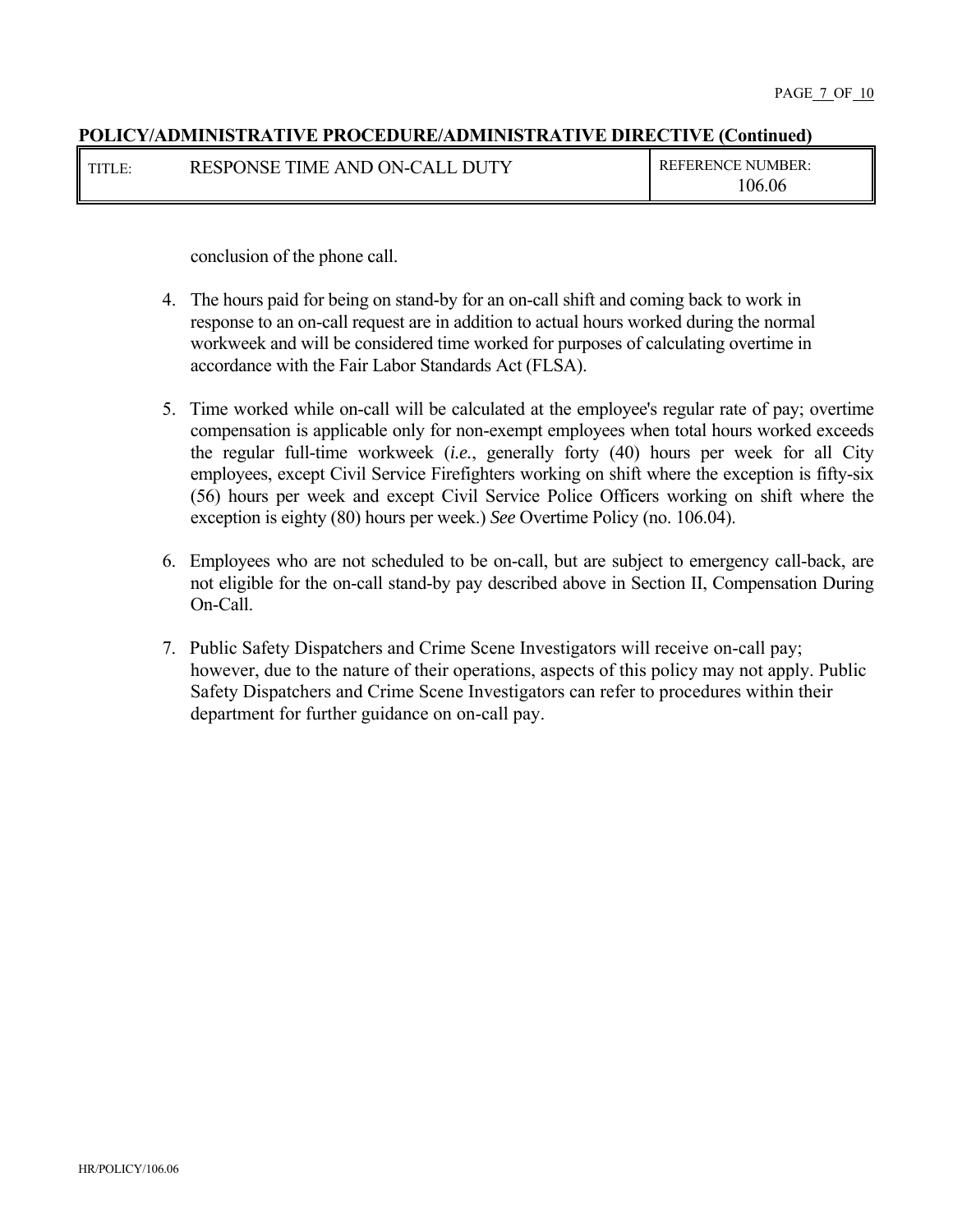| TITLE: | RESPONSE TIME AND ON-CALL DUTY | <b>REFERENCE NUMBER:</b> |
|--------|--------------------------------|--------------------------|
|        |                                | 106.06                   |

## *Additional On-Call Pay Examples*:

Example 1:

A non-exempt employee normally works an eight (8) hour shift Monday – Friday. They are scheduled on-call Saturday - Friday. They are called back to work after hours on Friday for a total of four (4) hours and on Saturday for one (1) hour. No other overtime is worked, nor did they miss work for any reason.

| <b>Sat</b>                   | <b>Sun</b>   | Mon                            | <b>Tues</b>                    | Wed                            | <b>Thur</b>                    | Fri                           |
|------------------------------|--------------|--------------------------------|--------------------------------|--------------------------------|--------------------------------|-------------------------------|
|                              |              |                                |                                |                                |                                |                               |
|                              |              | 8 reg hours<br>(straight time) | 8 reg hours<br>(straight time) | 8 reg hours<br>(straight time) | 8 reg hours<br>(straight time) | 8 reg hours<br>(straight time |
| 2 hr on-call                 | 2 hr on-call | $1/2$ hr on-call               | 1/2 hr on-call                 | $1/2$ hr on-call               | $\frac{1}{2}$ hr on-call       | $\frac{1}{2}$ hr on-call      |
| (overtime)                   | (overtime)   | (overtime)                     | (overtime)                     | (overtime)                     | (overtime)                     | (overtime)                    |
| 1 hour worked,               |              |                                |                                |                                |                                | 4 hrs overtime                |
| but paid for a               |              |                                |                                |                                |                                |                               |
| minimum of 2                 |              |                                |                                |                                |                                |                               |
| hours - at                   |              |                                |                                |                                |                                |                               |
| overtime rate                |              |                                |                                |                                |                                |                               |
| Total time for pay purposes: |              |                                |                                |                                |                                |                               |

ay pur<sub>l</sub>

40 hours regular schedule at straight time

6.5 hours on-call (pay code 54) - paid at overtime rate (time and  $\frac{1}{2}$  rate)

6 hours overtime pay at time and ½ (4 hours on Friday and 2 hours minimum on Saturday)

(12.5 hours of total overtime paid)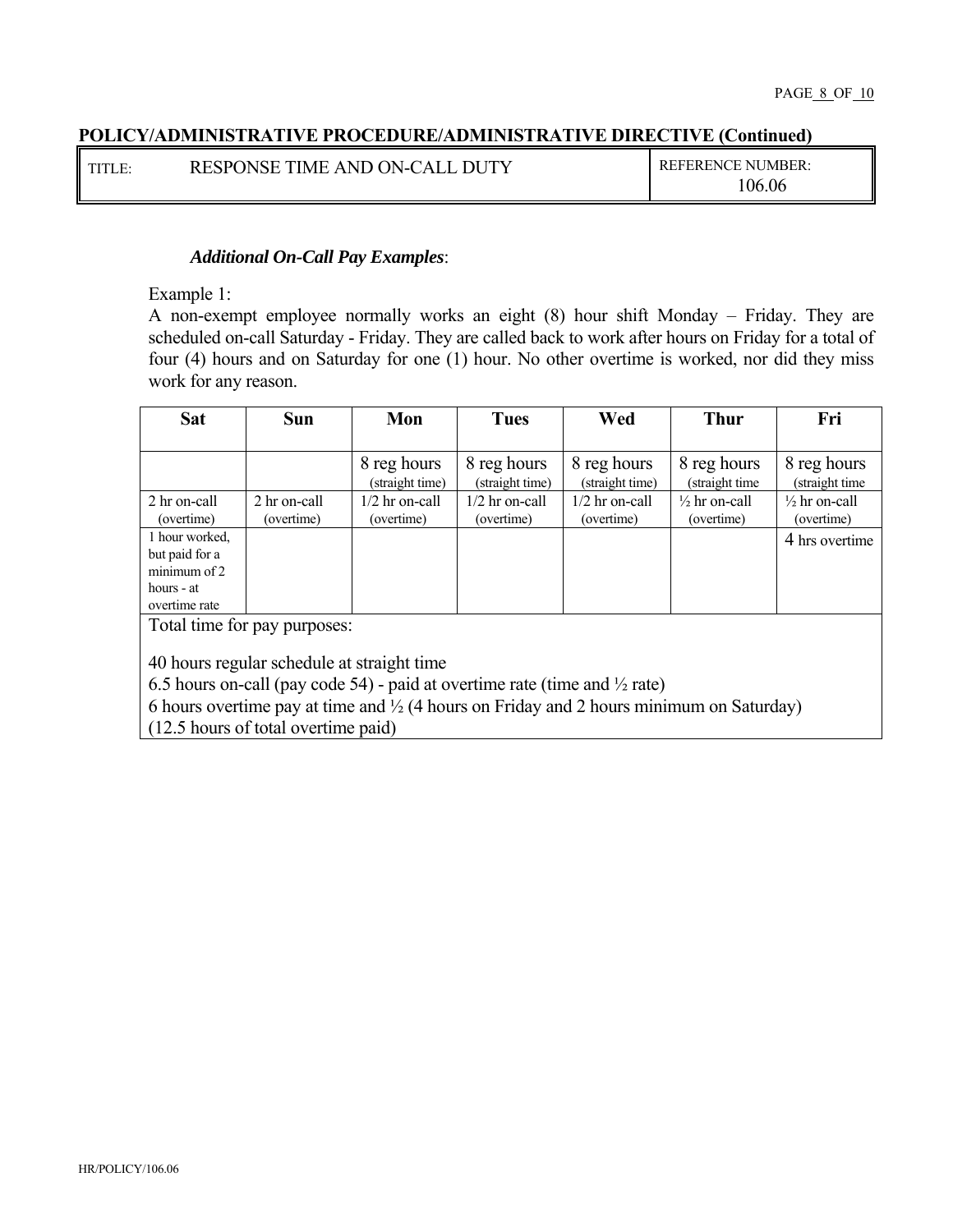| TITLE: | RESPONSE TIME AND ON-CALL DUTY | <b>REFERENCE NUMBER:</b> |
|--------|--------------------------------|--------------------------|
|        |                                | $\backslash 06.06$       |

Example 2:

A non-exempt employee normally works an eight (8) hour shift Monday – Friday. They call in sick on Tuesday. They are scheduled on-call Saturday - Sunday, but because they are sick on Tuesday, they give that on-call shift to another employee. They are not called into work during the on-call period.

| <b>Sat</b>                 | Sun                        | Mon                            | <b>Tues</b>                                     | Wed                            | <b>Thur</b>                    | Fri                            |
|----------------------------|----------------------------|--------------------------------|-------------------------------------------------|--------------------------------|--------------------------------|--------------------------------|
|                            |                            | 8 reg hours<br>(straight time) | 8 hours sick<br>(straight time)                 | 8 reg hours<br>(straight time) | 8 reg hours<br>(straight time) | 8 reg hours<br>(straight time) |
| 2 hr on-call<br>(straight) | 2 hr on-call<br>(straight) | $1/2$ hr on-call<br>(straight) | On-call time<br>given to<br>another<br>employee | $1/2$ hr on-call<br>(straight) | $1/2$ hr on-call<br>(straight) | $1/2$ hr on-call<br>(straight) |

Total time for pay purposes:

32 hours regular schedule at straight time

8 hours sick (paid at straight time)

6 hours on-call (pay code 55) – paid at the straight time rate

This is not calculated at time and ½ because they were sick, and sick leave is not considered time worked for overtime purposes. They also gave up ½ hour of on-call pay on Tuesday when they were sick (which will be paid to the employee who took their shift).

Note: Dependent upon when the Saturday-Sunday on-call was worked *if after* the Tuesday sick day, that on-call pay could be paid at overtime rate (pay code 54) if the employee did not use additional sick leave or other leave considered non-worked time within that pay week period.